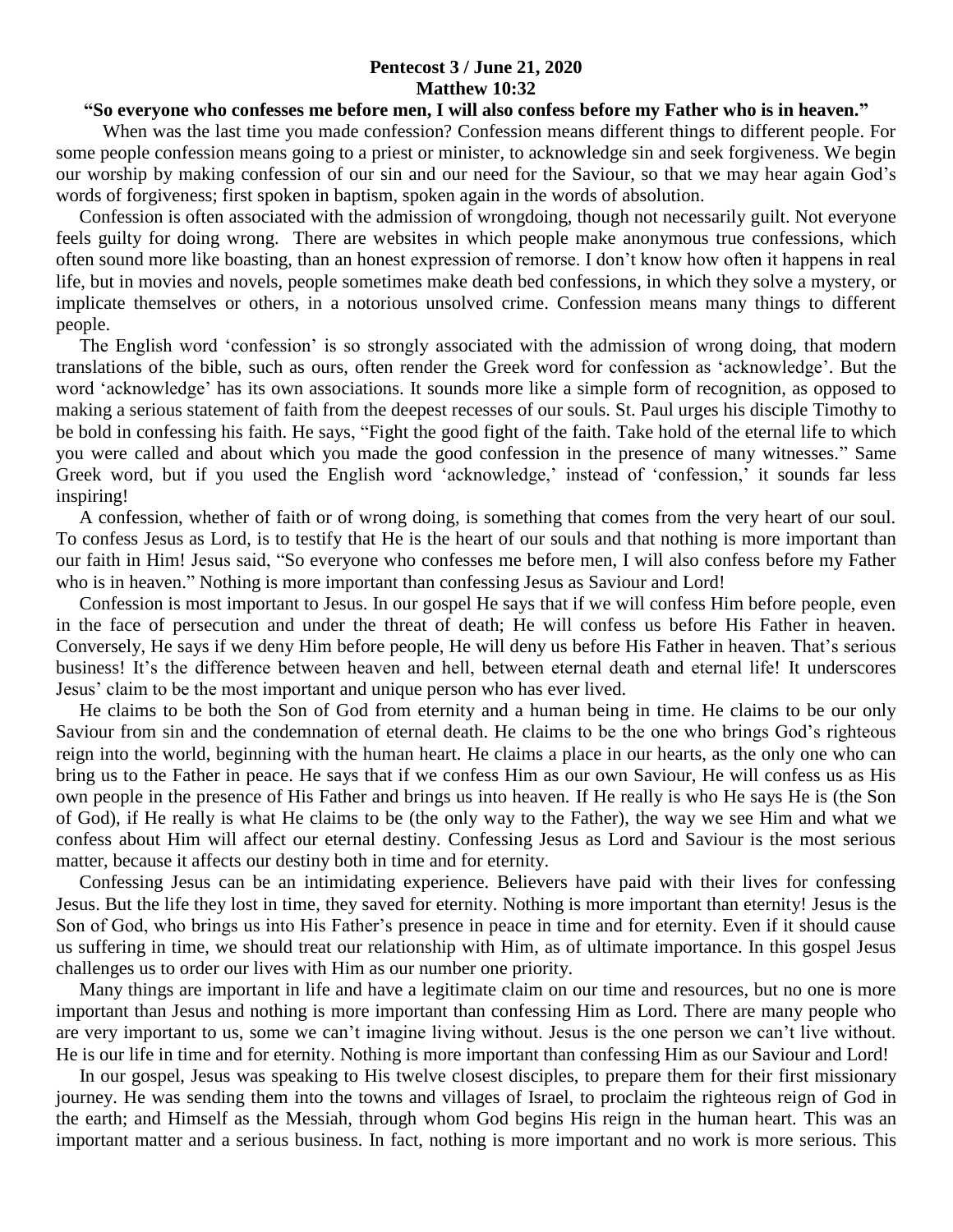Jesus they proclaimed as Messiah, was God coming into the world, to remove the curse of sin and lift its effects from the whole earth, beginning with the human spirit.

 They would be proclaiming the good news of God's righteous reign breaking into the creation, making all things new; beginning with the human heart. It is the greatest news, for it is the beginning of the end of the reign of sin, the devil and death. Jesus showed Himself the Messiah through whom God reigns in the earth and in the human spirit: by healing the sick, casting out evil spirits, raising the dead and forgiving sin. The disciples would share in the work of proclaiming God's righteous reign and the renewal of all things, by calling people into God's kingdom through faith in His Name. We also are called to share in the work of proclaiming God's righteous reign, by confessing Jesus as our Saviour and calling others to faith in His Name.

 They would be proclaiming good news, the gospel of forgiveness and favour with God; the best news ever! But it wouldn't be good news to everyone. The devil certainly didn't think it was good news. He considers the world his personal domain and the human heart his throne. When he tempted Jesus in the wilderness, he showed him all the kingdoms of the earth, said they had been given to him. He offered to give them to Jesus, if He would worship him. In the gospel of John, Jesus referred to the devil as the prince of the world. He wasn't happy when Jesus assaulted his kingdom and sent the disciples to do the same.

 The world didn't think the gospel was good news. The world is the human spirit separated from God through sin, turned away from God in its thoughts and hostile to Him in its attitude. The world doesn't want the righteous reign of God any more than the devil. The world and the devil condemned Jesus to death on Good Friday and rejected the kingdom of God when they crucified Him. But in dying, Jesus won the victory over sin and in rising, He proclaims His triumph over the devil and death. Jesus' death and resurrection are the foundation of God's kingdom on the earth and the sign of His victory!

 Nevertheless, despite having lost the war, the world and the devil continue the fight and reject the righteous reign of God and oppose His kingdom. Jesus warned the disciples and all who follow in faith, to expect persecution, suffering and even death for the sake of His name. In Revelation Jesus said to the church "Do not fear what you are about to suffer. Behold, the devil is about to throw some of you into prison, that you may be tested, and for ten days you will have tribulation. Be faithful unto death and I will give you the crown of life." He says, whoever loses her or his life for His sake, will save it for eternity. He says the one who remains faithful in his or her confession and endures to the end, will be saved!

 How do you feel about confessing Jesus before other people? I suppose it depends up the circumstance and situation in which we are called to make that confession. We confess Jesus when we gather for worship and speak together the great creeds of the church. We are part of a group of people, in a friendly environment, so that's not intimidating. We make a public confession of Jesus at our baptism and confirmation. We are on centre stage, confessing as individuals or as part of a smaller group, so that may be a little intimidating. But since, we are confessing to a friendly audience of fellow believers, it's not extremely intimidating.

 How would you feel confessing Jesus to a group of your coworkers, classmates and friends who are not church goers, but who ask what your church believes? It might feel awkward, maybe you would blush with anxiety, but you probably wouldn't feel a physical threat. How would you feel if you were summoned by a powerful, hostile authority and questioned about your faith in Jesus? If it came with a real threat to your physical well-being, would you be able to confess Jesus?

 I suppose we wouldn't know for certain unless we were put to such a test. If we were put to the test, we hope and we pray we would make a good confession. It would be extremely intimidating and so we pray God to keep us from such a test. Such a situation is so far from our experience that it might be hard to imagine such a thing happening, but things are changing quickly in the world and it could happen sooner than we think. There are many places in the world, where the authorities are quietly hostile to Christians. There are other places in the world where the authorities and other groups are openly hostile to God's word and violent towards Christians.

We don't want to suffer persecution. We want to be accepted, but Jesus plainly says that we will be persecuted for the sake of His name. None of us wants to be hated, we want to be loved. But what is most important is not that we are our loved by the world, but that Jesus loves us. Jesus is more important than the world and anything in the world.

 When Peter was called to confess Jesus in the courtyard of the high priest, he denied three times that he knew Jesus. When Jesus caught up with Peter after His resurrection, He asked Him just one question, three times: "Do you love me?" This time Peter made the good confession. He said, "Lord, you know that I love